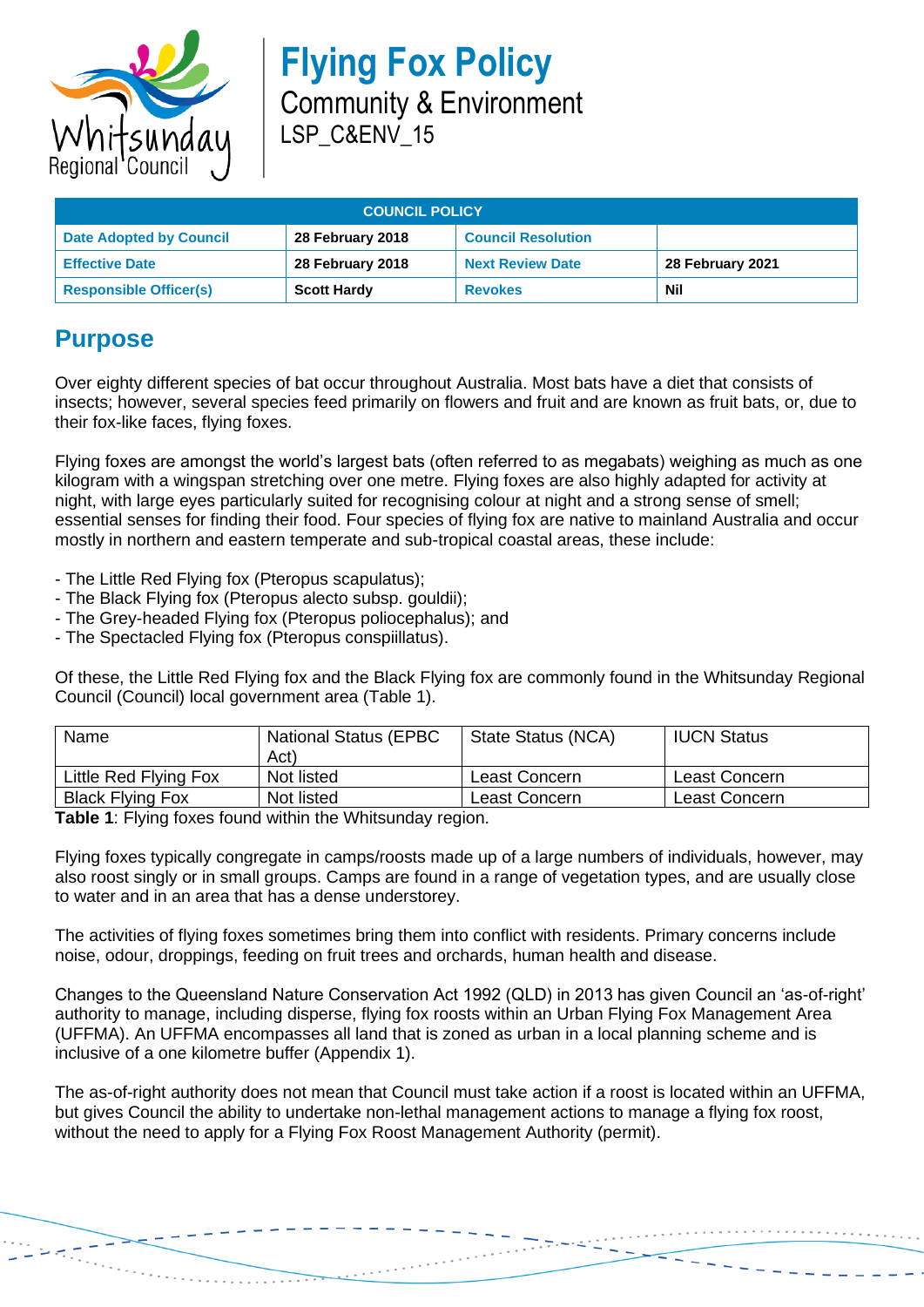

## **Scope**

This policy is applicable to flying fox roosts located within an Urban Flying Fox Management Area UFFMA.

## **Policy Statement**

- 1. Council management intent for flying fox roosts located on Whitsunday Regional Council controlled land and within an UFFMA:
	- Where Council owned or controlled land is within an UFFMA and is inhabited, or affected by flying foxes, and their presence "significantly" impacts residents or the community, Council will consider, after the completion of a Flying Fox Site Assessment (Appendix 2), appropriate non-lethal measures to manage flying fox roosts.
	- Management options that Council will consider will be determined on the outcome of a flying fox site assessment and will be based on risk and cost to Council. This is depicted in Figure 1.
	- **All management options considered by Council will be in accordance with the relevant code of practices.**



**Figure 1:** Council management approach to flying fox management.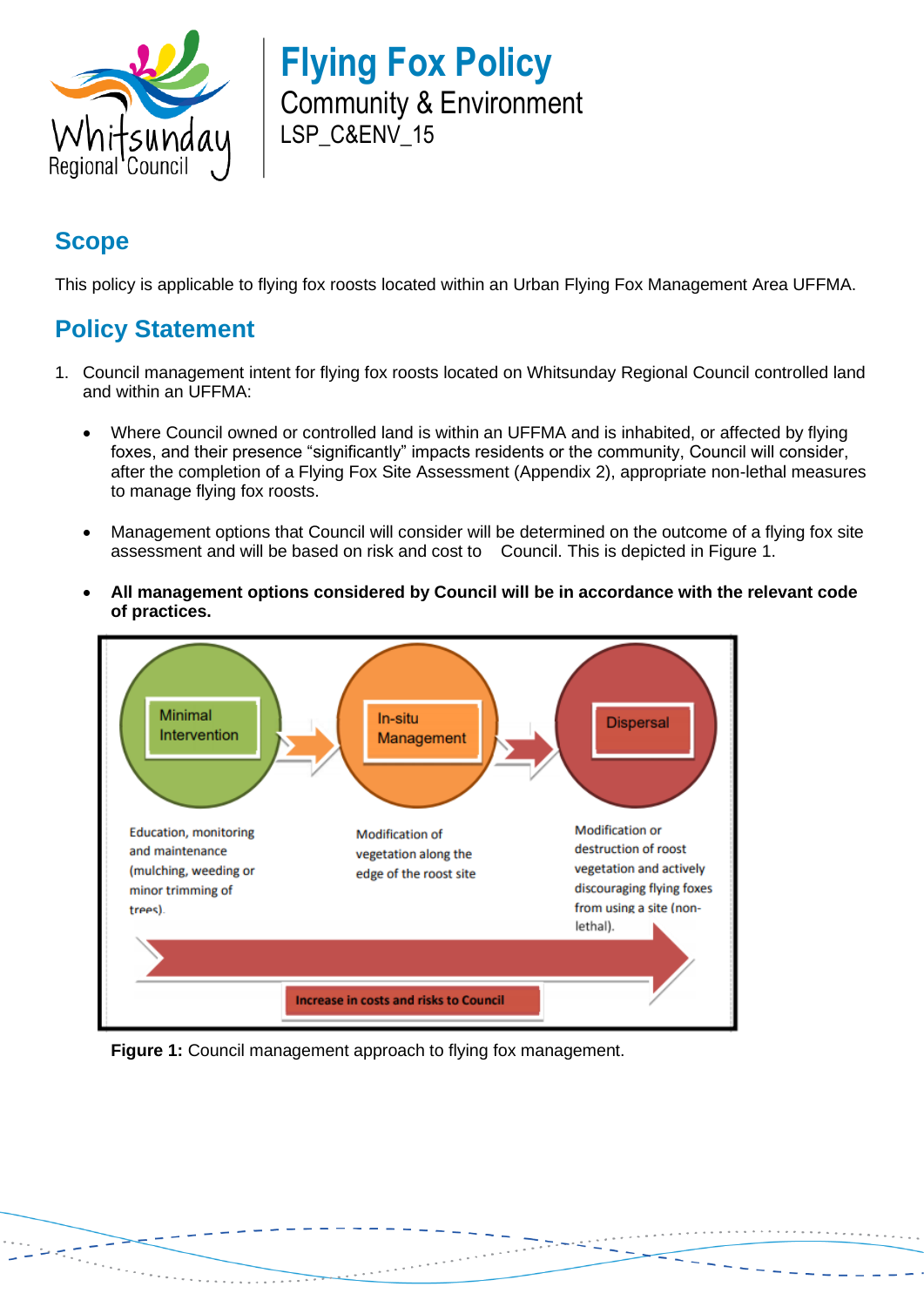

- 2. Council management intent for flying fox roosts NOT located on Whitsunday Regional Council managed land and contained within an UFFMA (ie. on private land):
	- Council will coordinate the management of the flying fox roost on private property in consultation with the landholder(s).
	- Where private land is within an UFFMA and is inhabited, or affected by flying foxes, and their presence "significantly" impacts residents or the community, Council will consider, after the completion of a Flying Fox Site Assessment (Appendix 2), appropriate non-lethal measures to manage flying fox roosts.
	- Management options that Council will consider will be determined on the outcome of a flying fox site assessment and will be based on risk and cost to Council. This is depicted in Figure 1.
	- **All management options considered by Council will be in accordance with relevant code of practices.**
	- Council will pay for the costs associated with the Council approved flying fox roost management actions on private land within the UFFMA.
- 3. Council management intent for flying fox roosts located OUTSIDE an UFFMA:
	- Council does not have an as-of-right authority for the management of flying fox roosts outside of an UFFMA. All enquiries regarding roosts outside of an UFFMA will be referred to DEHP.

## **Definitions**

**Council** refers to the Whitsunday Regional Council

**UFFMA** Urban Flying Fox Management Area – encompasses all land zoned as urban in a local planning scheme and is inclusive of a one-kilometre buffer.

## **Related Documents**

- Queensland Nature Conservation Act 1994
- Whitsunday Regional Council Flying Fox Management Plan
- Appendix 1 Whitsunday Regional Council UFFMA's
- Appendix 2 Whitsunday Regional Council Flying Fox Site Assessment
- Appendix 3 Whitsunday Regional Council Flying Fox Complaint Approach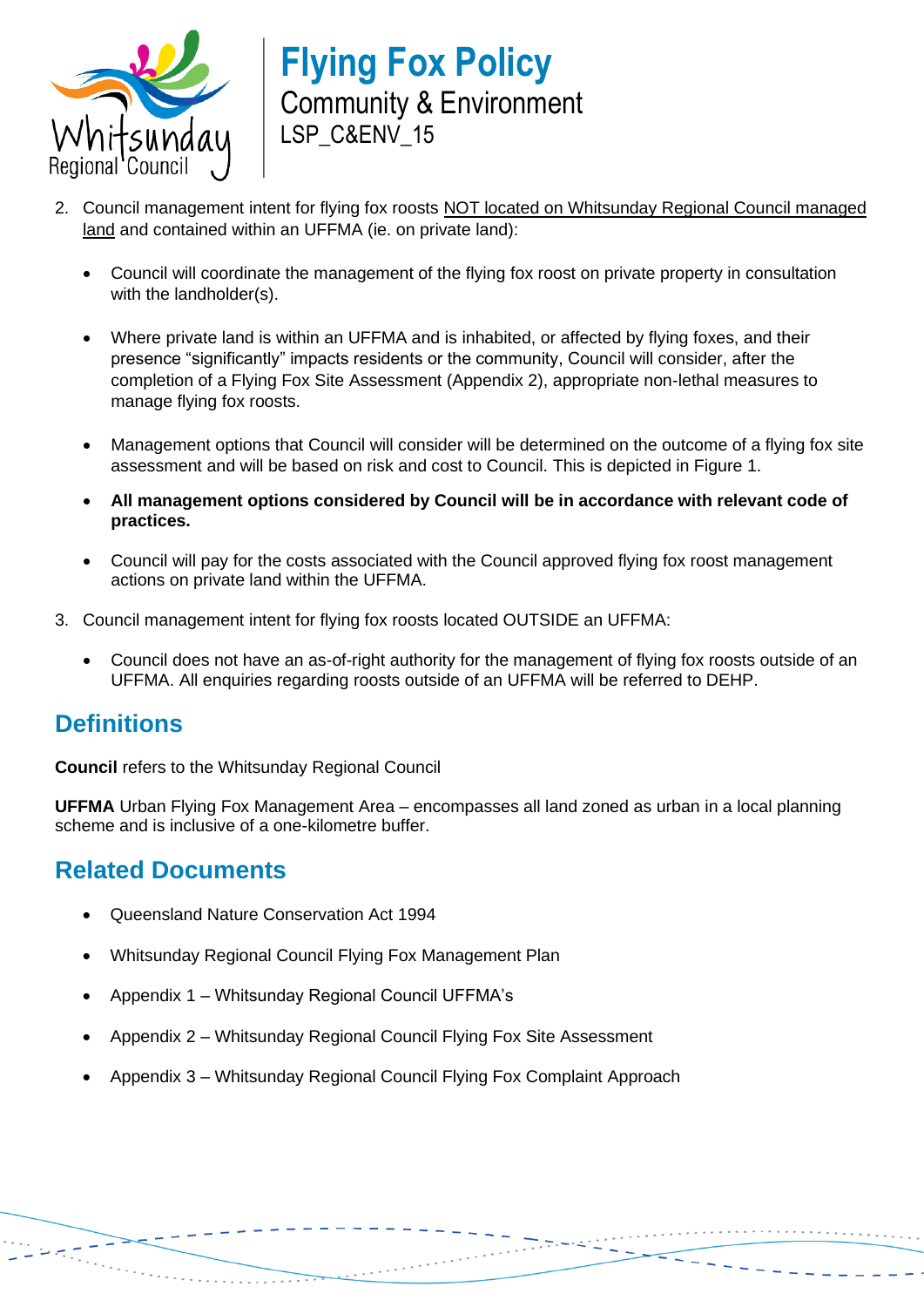

#### **Appendix 1 – Whitsunday Regional Council UFFMA's**

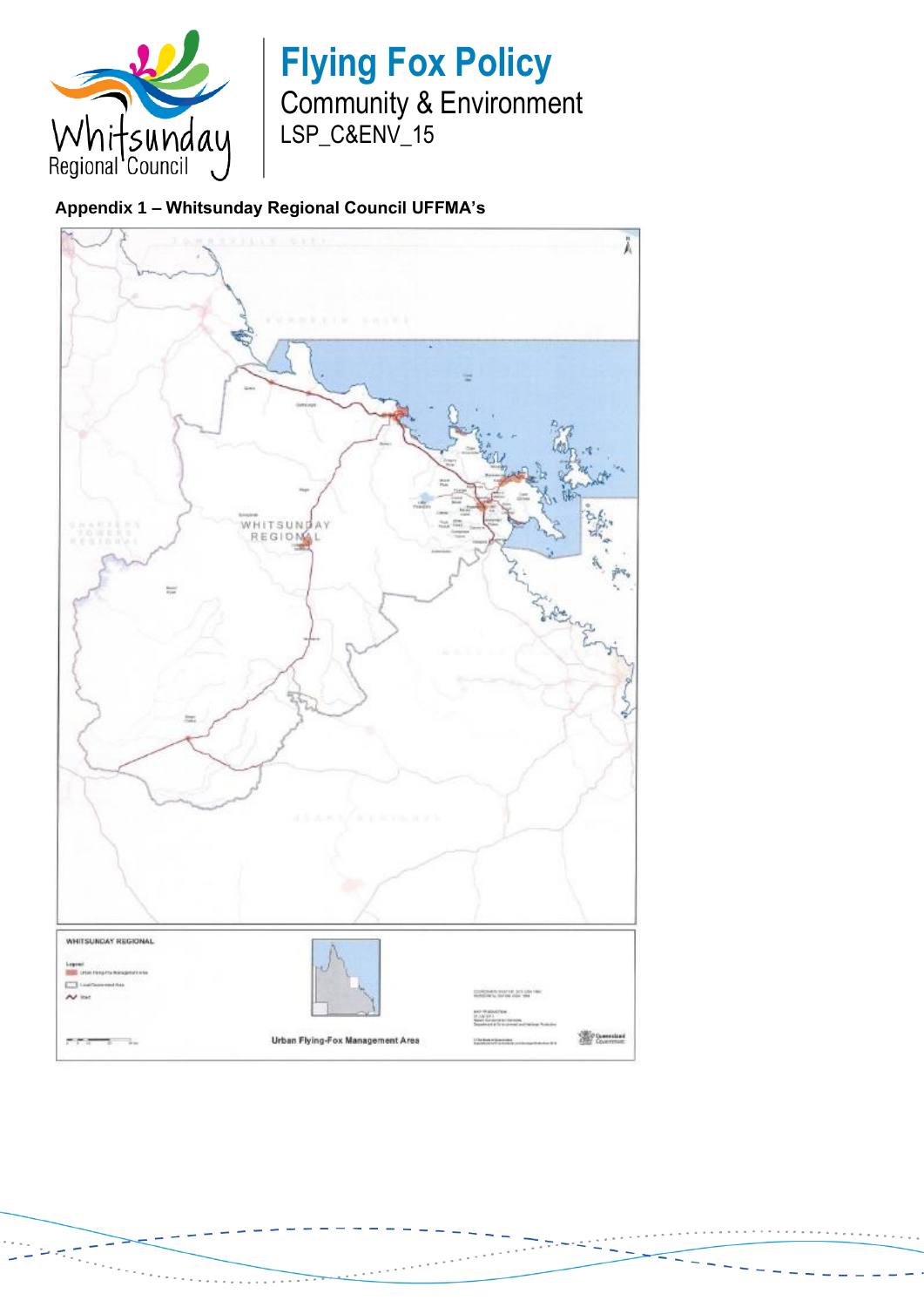

#### **Appendix 2 – Whitsunday Regional Council Urban Flying Fox Management Areas**

### **Flying Fox – Site Checklist**

#### **LOCATION OF FLYING FOX ROOST (INCLUDE MAP IF NEEDED). . . . . . . . . . . . . . . . . . .**

**. . . . . . . . . . . . . . . . . . . . . . . . . . . . . . . . . . . . . . . . . . . . . . . . . . . . . . . . . . . . . . . . . . . . . . . . . . . . . . . . . . . . . . . . . . . . . . . . . . . . . . . . . . . . . . . . . . . . . . . . . . . . . . . . . . . . . . . . . . . . . . . . . . . . FLYING FOX SPECIES. . . . . . . . . . . . . . . . . . . . . . . . . . . . . . . . . . . . . . . . . . . . . . . . . . . . . . . INSPECTION OFFICER . . . . . . . . . . . . . . . . . . . . . . . . . . . DATE . . . . . . . . . . . . . . . . . . . . . . SIGNATURE . . . . . . . . . . . . . . . . . . . . . . . . . . . . . . . . . . . . . . . . . . . . . . . . . . . . . . . . . . . . . . .**

#### **Site Assessment Process**

#### **Part A – Pre-Checklist**

Flying fox roosts are extremely dynamic and can change quickly. It is for this reason that it is important to have a good understanding of the Flying fox population dynamics to make a good judgement about possible future management actions. Part A, helps to gather a good understanding of the flying fox population and can be used to monitor the population over a period of time.

#### **Part B – Site Risk Assessment**

Part B helps to make a decision whether a Flying fox population should be managed. It identifies whether any risks are associated with the Flying fox roost and whether a more in depth evaluation is required.

#### **Part B – Scoring**

 $Yes = 1$ 

 $No = 0$ 

If the total score for Part B of the site inspection is over 4, Whitsunday Regional Council must undertake an evaluation of the site and determine the most appropriate management approach.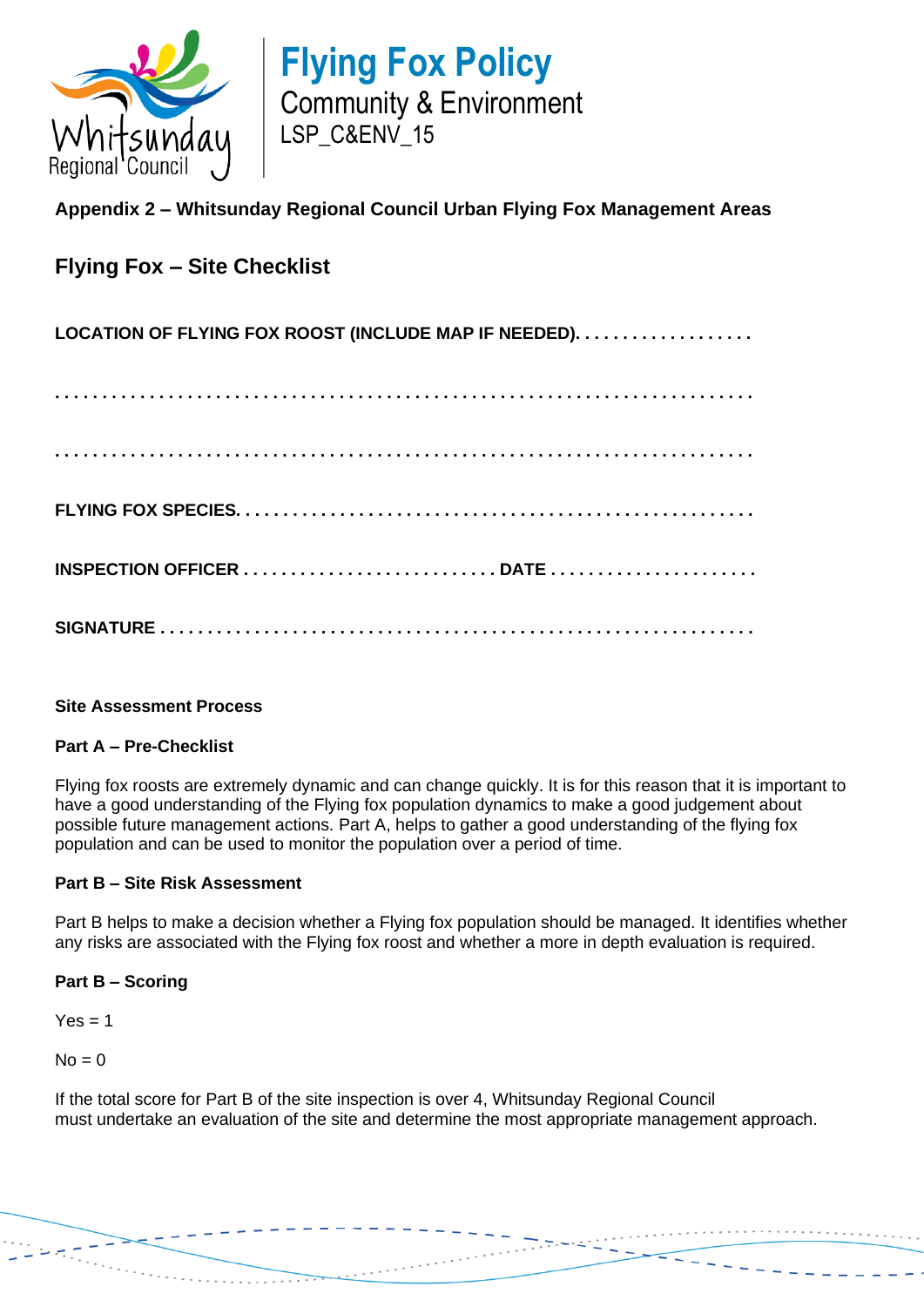

# **Flying Fox Policy**

## Community & Environment LSP\_C&ENV\_15

|                | <b>Consideration</b>                                                                   | <b>Assessment</b> |
|----------------|----------------------------------------------------------------------------------------|-------------------|
|                | Has the full perimeter of the flying fox roost been walked around?                     |                   |
|                |                                                                                        |                   |
| $\overline{2}$ | Has a population count been undertaken for the site?                                   |                   |
|                |                                                                                        |                   |
|                |                                                                                        |                   |
|                |                                                                                        |                   |
|                |                                                                                        |                   |
|                |                                                                                        |                   |
| 3              |                                                                                        |                   |
|                | Has the population been counted in the past?                                           |                   |
|                |                                                                                        |                   |
| 4              | Have GPS locations been taken for the site?                                            |                   |
|                |                                                                                        |                   |
|                |                                                                                        |                   |
|                | <b>Part B: Site Risk Assessment</b>                                                    |                   |
|                |                                                                                        |                   |
|                | Does the Flying fox roost have a noticeable noise impact to the surrounding community? |                   |
|                |                                                                                        |                   |
|                |                                                                                        |                   |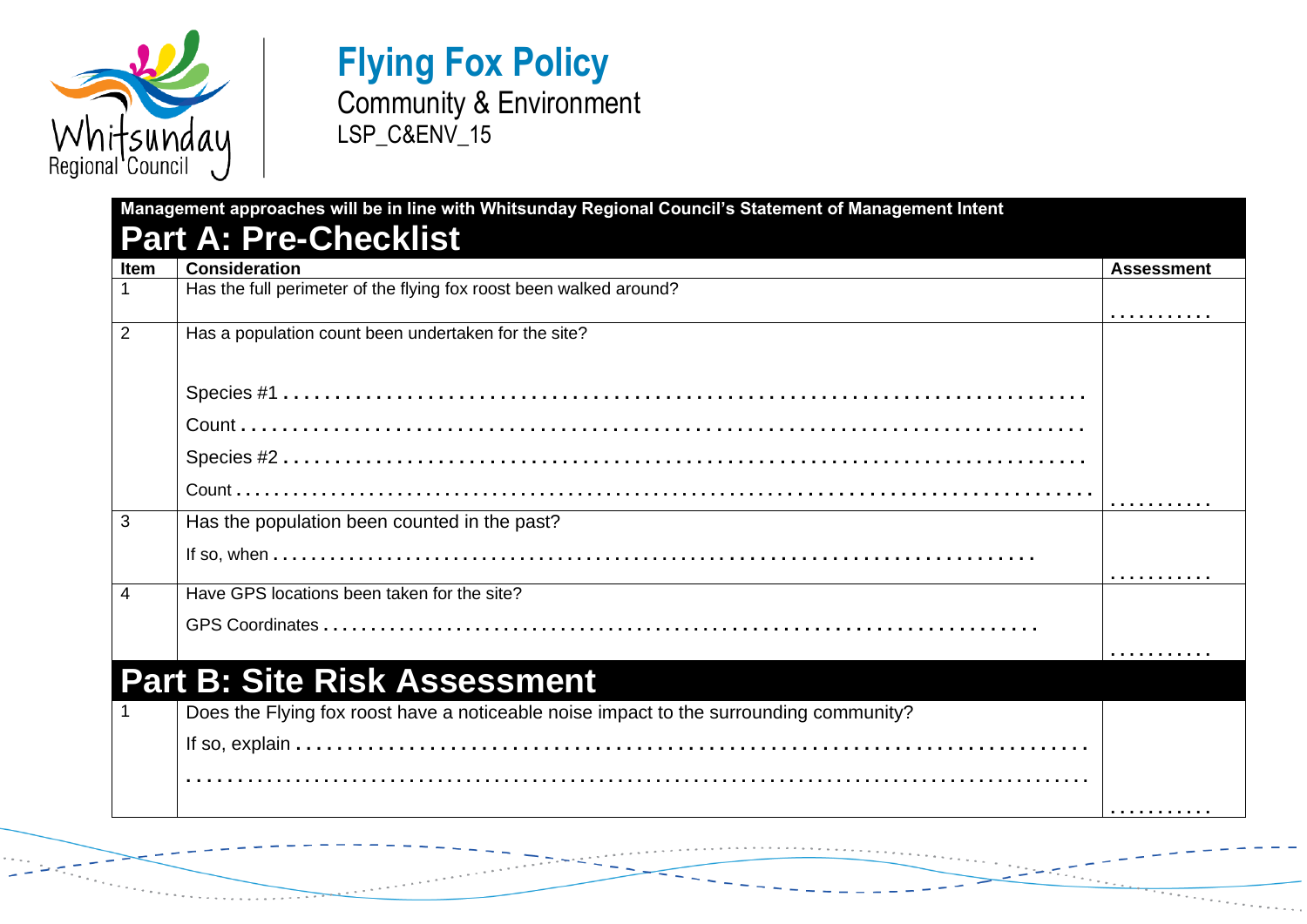

| 2     | Does the Flying fox roost have a noticeable odour impact to the surrounding community?                              |  |
|-------|---------------------------------------------------------------------------------------------------------------------|--|
|       | If so, explain                                                                                                      |  |
|       |                                                                                                                     |  |
|       |                                                                                                                     |  |
| 3     | Does the Flying fox roost have a visual impact to the amenity of the surrounding community? If so, explain          |  |
|       |                                                                                                                     |  |
|       |                                                                                                                     |  |
|       |                                                                                                                     |  |
| 4     | Are the droppings from the Flying fox roost impacting the surrounding community and/or located within close         |  |
|       | proximity of an animal watering point? If so, explain                                                               |  |
|       |                                                                                                                     |  |
|       |                                                                                                                     |  |
| 5     | Is the Flying fox roost impacting the surrounding vegetation? If so, explain                                        |  |
|       |                                                                                                                     |  |
|       |                                                                                                                     |  |
|       |                                                                                                                     |  |
| 6     | Is the flying fox roost within close proximity of a habitable place and/or community infrastructure? If so, explain |  |
|       |                                                                                                                     |  |
|       |                                                                                                                     |  |
| Score |                                                                                                                     |  |